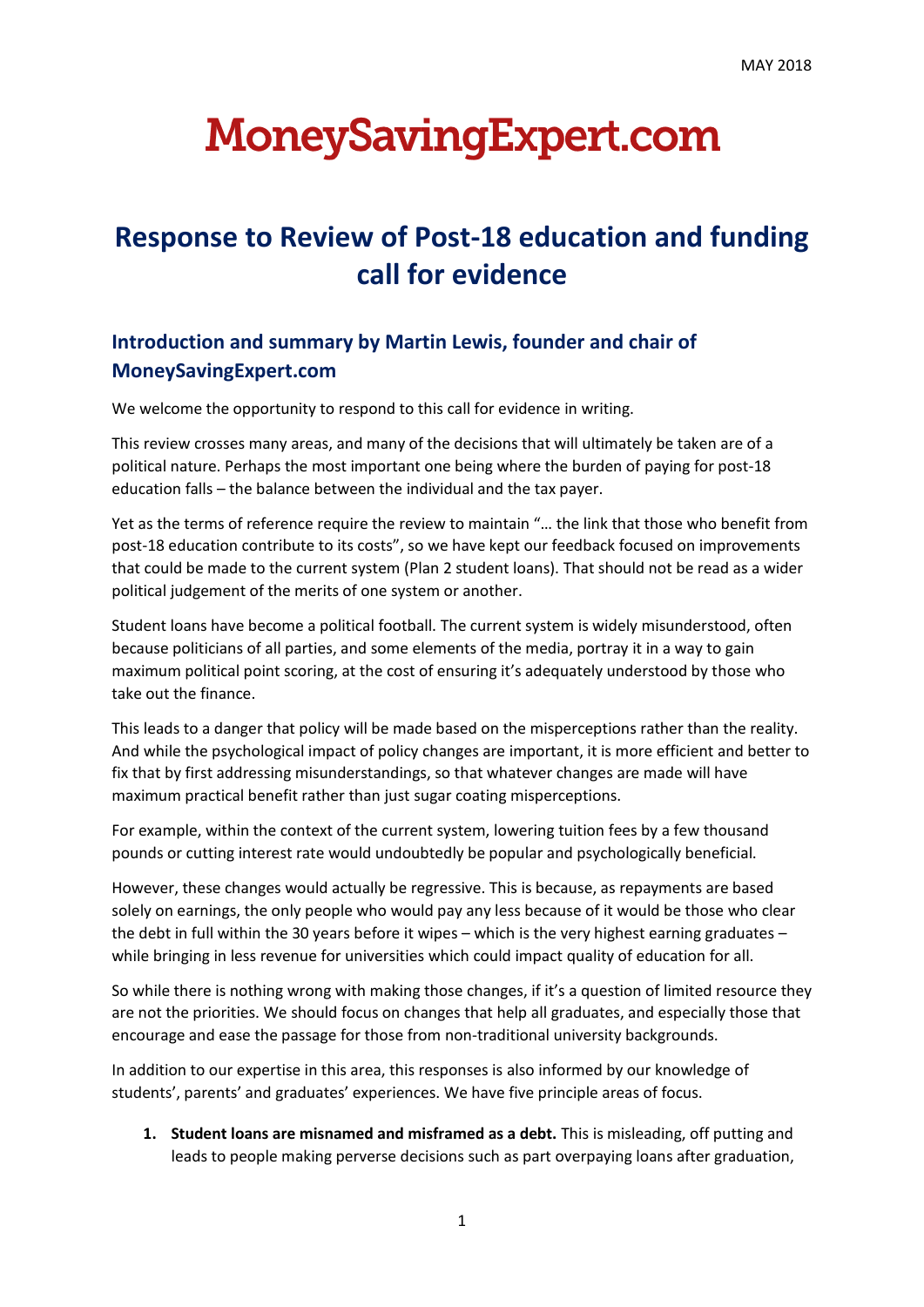even though it doesn't result in lowering what they repay. The system should be improved and re-designated as a 'graduate contribution system' as in other countries.

- **2. Students do not have enough money to live off while at university.** Too much political focus is on tuition fees. Yet most students complain to us about the practical cost of living, and high rents in student areas. Maintenance loans need to be increased.
- **3. The government must be honest about the parental contribution.** Even though they are independent adults – almost all under 25 year olds' maintenance loans are means tested based solely upon parental income. Some get less than half the full amount. It is implicit that parents are supposed to make up the gap.

If this system is to continue, then honesty is required. The parental contribution needs to be explicit – parents should be told clearly what their expected minimum contribution is. This would stop friction between students and parents, and allow parents, especially from the 'squeezed middle' to understand that they may need to save for years to have the money ready. There are further issues too for those with multiple children at university.

- **4. Student loan statements are misleading and damaging.** Many are rightly frightened by huge interest added each month, even though the reality is few will repay all of it, and some won't repay any of it. Statements should focus on explaining repayments and a predicted total cost – and showing the current 'total debt' figure in its true light as 'the maximum you could ever repay'.
- **5. There should be a guarantee of no negative retrospective changes.** When students sign up to their 'loans' those terms should be fixed at outset with no negative retrospective changes allowed by government. An independent panel can be raised to determine if changes are 'negative'.

If that is not accepted. Then at least it should be transparent which terms of a loan are variable and which are fixed. For example – the date loans wipe could be fixed – but interest rates amendable by government.

Whatever model is chosen, it should be transparent, easy to navigate and understandable. Doing this would provide a fairer experience for students and their parents, and mean that they could reasonably be expected to have faith in the system. The MoneySavingExpert.com campaigns team will now answer in detail the Review's questions.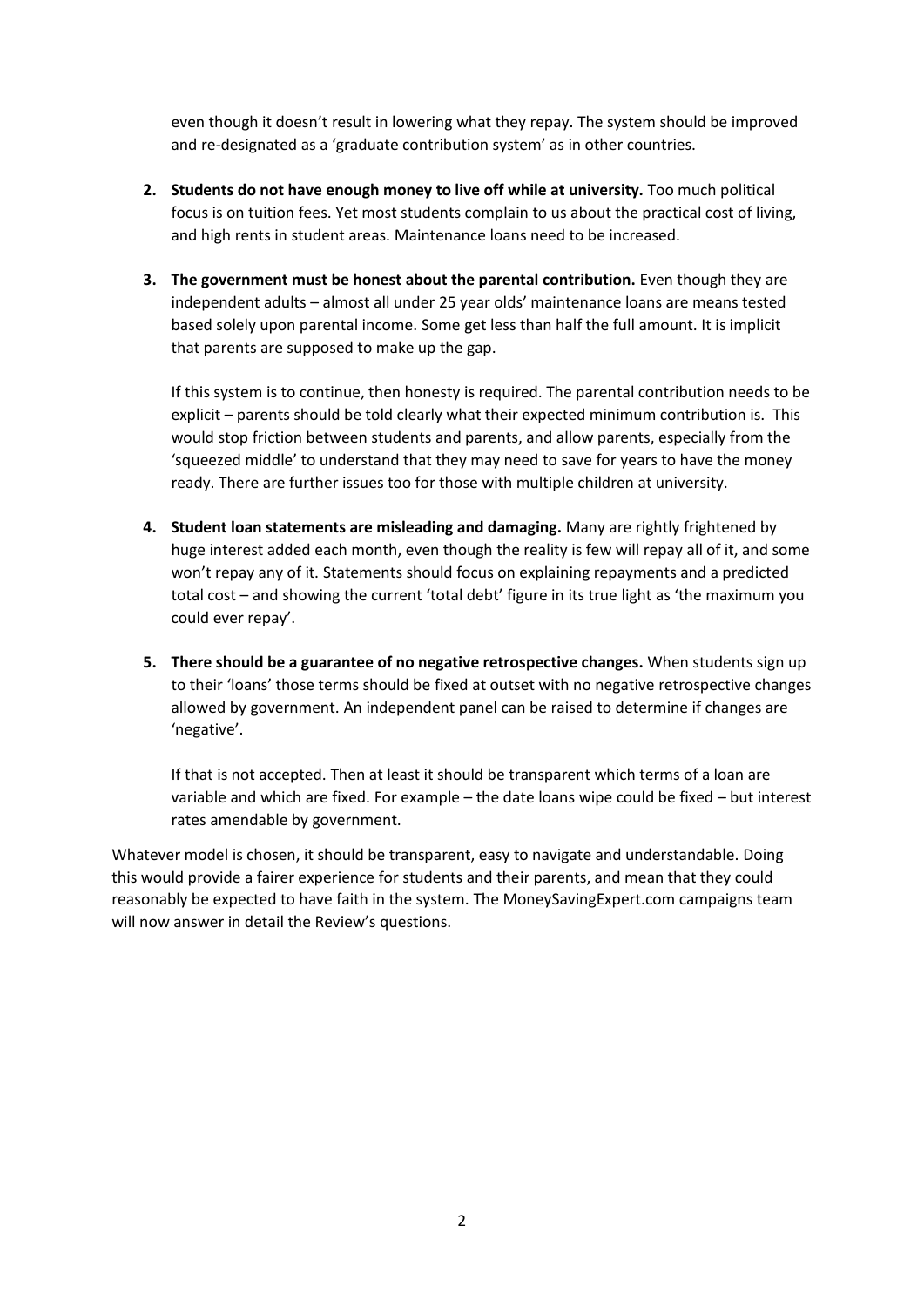#### **Detailed MoneySavingExpert.com responses to questions**

#### **Q1. This review will look at how Government can ensure that the post-18 education system is joined up and supported by a funding system that works for students and taxpayers. The panel would like to understand your priorities. What, if any, are your principal concerns with the current post-18 education and funding system?**

The description and explanation of our concerns are relevant to several themes that the review aims to explore, namely how to support young people in making effective choices around post-18 education and how to ensure that the post-18 education system is accessible to all.

If something similar to the current system is ultimately opted for, at its core, one of the greater outcomes would be to make the system more understandable.

#### **Principle concern: student loans should be renamed as a 'graduate contribution system'**

The language of debt must be removed from student finance. It is simply misleading. Referring to 'loans' makes the system difficult to explain and puts off potential students.

Couching student finances in the language of debt means that many obsess over the total borrowing amount and interest rates. However, this is a distraction from the *rate* of repayment, which is normally the most important factor to consider.

For many, the current Plan 2 model works in practice as a graduate tax: they pay 9% increased taxation on what they earn above £25,000 for a fixed 30 years. It's predicted only 17%<sup>1</sup> of graduates will repay in 30 years, therefore this is the only group for whom it will not work like a tax.

However, the system differs in some important ways from a tax; the key difference being that all graduates would pay the same rate, regardless of course choice, and the money wouldn't be hypothecated to an individual university. In addition, graduates who live abroad cannot be taxed, complicating repayment by foreign students.

In other countries, for example in Australia, the existing student finance system is referred to as a 'graduate contribution system'. Martin Lewis and MoneySavingExpert have long called for the system to be renamed in this way, because that's what is it.

Last year, then Universities Minister Jo Johnson MP himself agreed that the system should be seen as a graduate contribution, saying:

*"…this should be seen best as a graduate contribution. It is clearly a time-limited graduate contribution, because it only lasts 30 years and it's also an income-linked time-limited graduate contribution.*

*"So I think we do need to work on the language and cease to use the terminology of debt and* 

1

<sup>&</sup>lt;sup>1</sup> Research from the Institute of Fiscal Studies, 3 October 2017. For more information see <https://www.ifs.org.uk/publications/9965>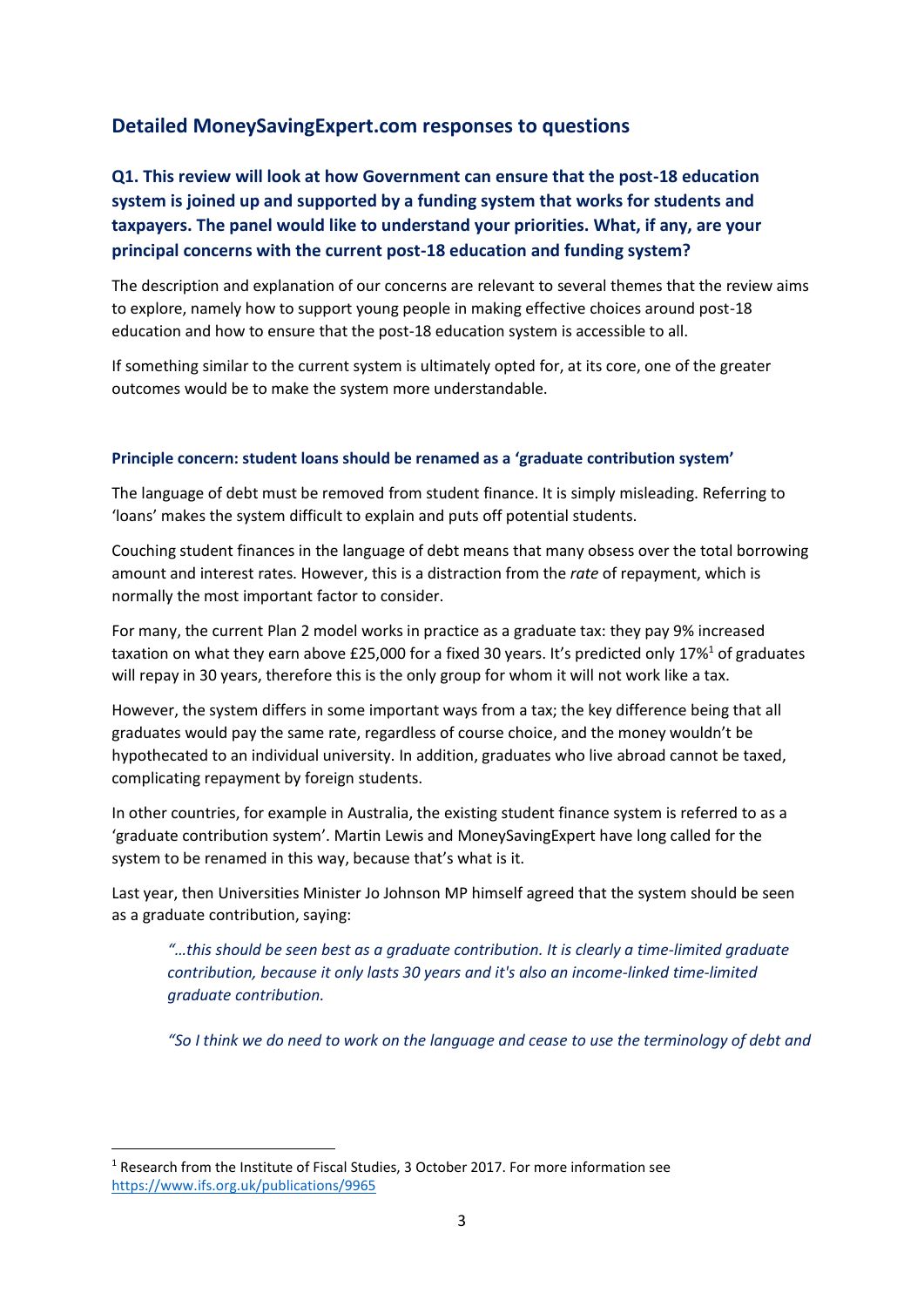#### *loans, and it has to be understood as a time-limited and income-linked graduate contribution that people are making." <sup>2</sup>*

In addition, when giving oral evidence to the Education Committee in April 2018, the current Universities Minister, Sam Gyimah MP said about the student loans system:

#### *"… it's a graduate contribution system" [and later] "… [the] size of the loan is not the material thing"*

While ministers seem to accept that the system operates as a graduate contribution system, until it is renamed and reframed as one, it won't have the impact that is needed.

Reforming the language to that of a graduate contribution system is essential for ensuring that people are informed about how it works.

This would help to prevent people being put off from studying, or from making ill-informed financial decisions, such as parents using savings to pay off their children's tuition fees upfront to "save them from a lifetime of debt".

#### *However, renaming the system is not a panacea*

While it is a vital step, only changing the name of the system is not enough to counter the false perception held by so many.

To do this, other important practical changes must be made, which logically should come with the name change. For example, removing the word 'interest' and focusing on an 'annual repayment uprating' instead would refocus attention on the rate of repayment rather than the total sum owed.

If the public is to understand the reality of student finance, these must also be implemented alongside the name change, as a relaunch of the system.

#### **Principle concern: student loans statements need to be changed**

Student loans statements are misleading and dangerous.

1

Students and graduates receive annual statements telling them the total that they owe, with the interest they've accrued. We have heard from many students who overpay because they are scared of seeing huge amounts of interest being added to their statement each month, even though, in effect, they will likely never have to fully pay this off.

If there are going to be statements, they need to be reframed so that they are meaningful. The total outstanding balance is not necessarily what is repaid. Statements should distinguish between the total loan (which is the maximum amount that would have to be repaid to clear everything immediately) and the sum that a graduate would actually repay, based on their current salary (which would likely be lower, if not nothing at all).

An entire redesign of the statementing system is important because otherwise it pushes graduates and parents into making perverse decisions.

<sup>2</sup> This was at the MoneySavingExpert.com Conservative Conference Fringe event on 3 October 2017. For more information se[e https://www.moneysavingexpert.com/news/loans/2017/10/student-loans-must-no-longer](https://www.moneysavingexpert.com/news/loans/2017/10/student-loans-must-no-longer-be-called-a-loan-universities-minister-says)[be-called-a-loan-universities-minister-says](https://www.moneysavingexpert.com/news/loans/2017/10/student-loans-must-no-longer-be-called-a-loan-universities-minister-says) and [https://blog.moneysavingexpert.com/2017/10/06/student](https://blog.moneysavingexpert.com/2017/10/06/student-loans-broken-told-uni-minister-jo-johnson/)[loans-broken-told-uni-minister-jo-johnson/](https://blog.moneysavingexpert.com/2017/10/06/student-loans-broken-told-uni-minister-jo-johnson/)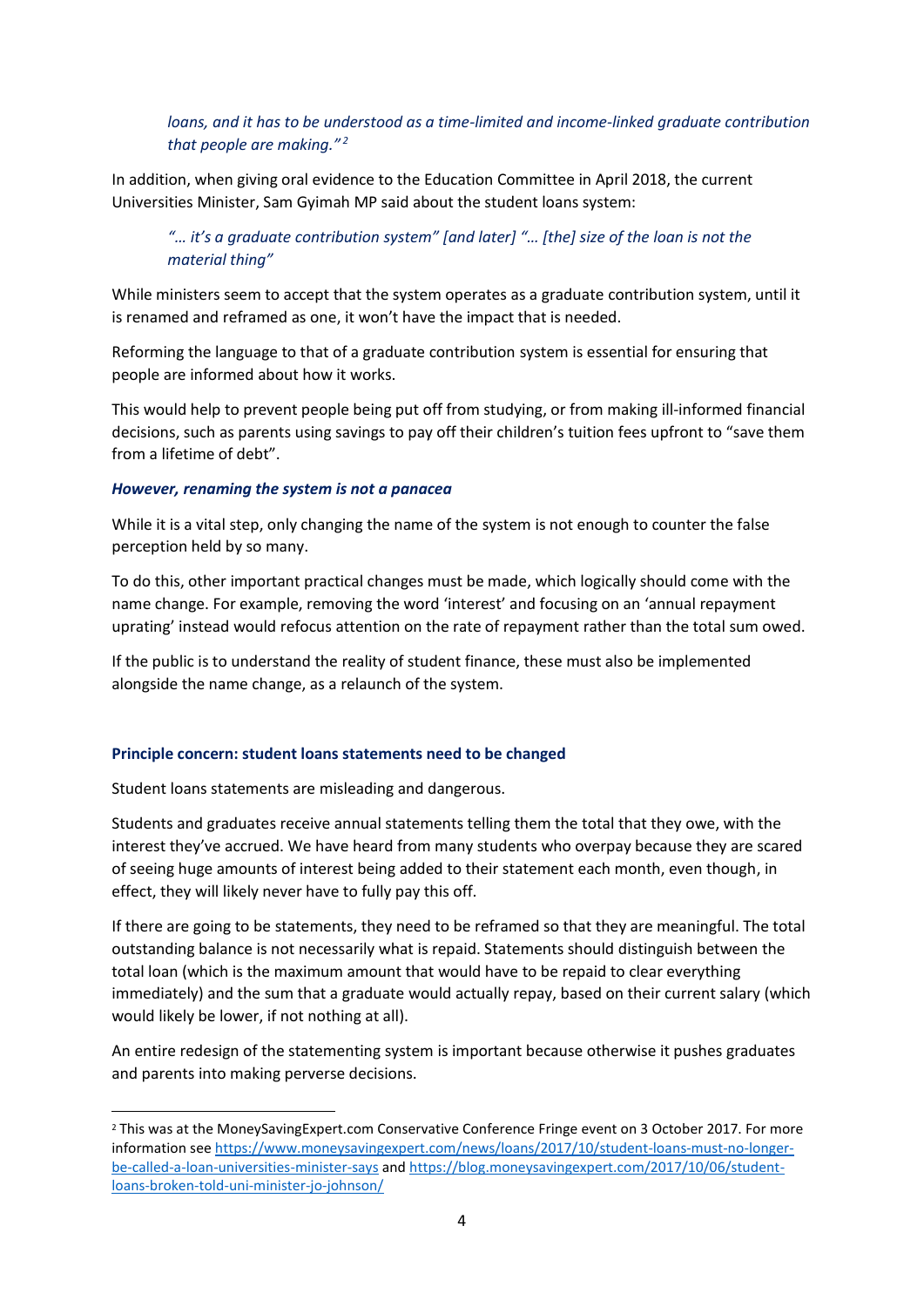For example, we heard from a mother and her recently graduated daughter.<sup>3</sup> The mother explained that her daughter had been struck down with a severe disability, leaving her unable to work and potentially unlikely ever to be able to work again.

They were watching the interest increase each month – and were petrified as none was being paid off.

Worse still, apparently (we have no independent confirmation) the Student Loans Company had advised them to volunteer to pay more, as that would help reduce the interest.

This is an outrageous situation. If someone is never going to earn over £21,000, they will not have to repay a penny. Therefore, whatever the statement says is the size of their account, is totally irrelevant. And overpaying unless they can clear the whole amount would not reduce their costs.

Of course, if the name is changed to 'graduate contribution system' this statement redesign would be much easier. But even without changing the name of the system, changing the name of the 'statement' would be very helpful.

#### **Principal concern: there is disproportionate focus on the interest rate**

Students are asked to contribute towards the funding of their education. But on principle, MoneySavingExpert objects to students also being asked to pay for the *financing* of their education, by paying interest on their contributions. Despite this objection, if there are to be interest rates, these should not be more than the rate of inflation.

But, in practice, interest rates are a red herring for many. Graduates on Plan 2 loans will simply pay 9% of everything they earn above £25,000 for 30 years – and this will not necessarily be enough to include the interest.

Again, there is great confusion in language. Graduates mistakenly refer to the interest which is added to their statements as the interest that they are 'charged'. However, the real interest that graduates are *charged* is dependent on how much they repay in the 30 years.

The vast majority of students will not pay the full interest added on their statement. Many of them will pay less interest than the rate of inflation. Some will not earn enough to pay back even the capital which they originally borrowed, and others won't repay anything at all.

Additionally, cutting the interest rate is regressive. It would most benefit the highest earners, the top 17% who earn enough to repay their whole loan and interest, rather than helping the lowest earners.

It would be preferable to obey the principle of not adding interest above the rate of inflation, but in terms of prioritising the use of money, it would be wrong to prioritise cutting interest rates. The priority should be on increasing maintenance loans, which is certainly a progressive gain and would enable people to have a better quality of life while at university.

<sup>3</sup> For more information see Martin Lewis' blog, July 2016,

**.** 

[https://blog.moneysavingexpert.com/2016/07/panicked-about-interest-on-your-student-loan-statement-for](https://blog.moneysavingexpert.com/2016/07/panicked-about-interest-on-your-student-loan-statement-for-many-its-nonsense/)[many-its-nonsense/](https://blog.moneysavingexpert.com/2016/07/panicked-about-interest-on-your-student-loan-statement-for-many-its-nonsense/)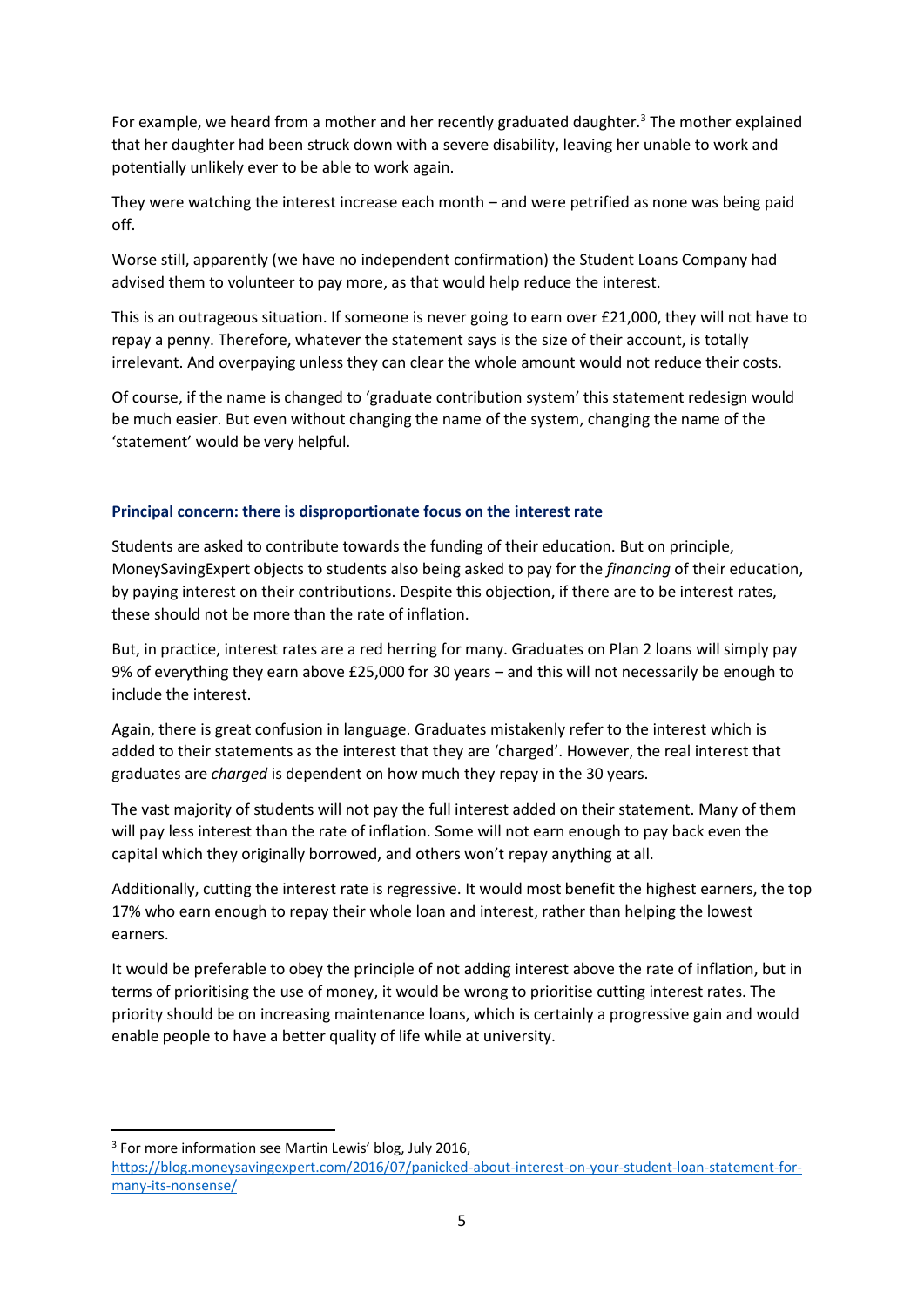#### **Principle concern: maintenance loans should be enough to cover student living costs**

In the current system, students often can't afford to live on their maintenance loans.

The £50,000 price-tag a student faces on leaving university makes eye-catching headlines, due to the fact that (as already explained) repayments are often not properly communicated or understood.

However, in reality, the greater issue that students can face is affording to live while studying: the size of maintenance loans are not enough. In some cases, the maximum maintenance loan amount barely covers just the accommodation fees of a student, let alone other costs. Students are struggling, even with part-time jobs, help from parents, university grants or maximum loans.

It is possible to say that no student needs to pay upfront to go to university. However, for some, studying is becoming increasingly unaffordable, as their costs of living continue to rise but their income does not.

#### *However, support for increasing the maintenance loan should not be conflated with support for reinstating the maintenance grant*

The effects of bringing back maintenance grants would be similar to those of lowering interest rates.

While it is psychologically beneficial under the current mis-explained system, the practical benefit of the change is only for higher earners, who would earn enough repay the total owed in the 30 years. Otherwise, re-instating maintenance grants does not actually cost any less for a graduate because it wouldn't actually affect what they will repay.

Therefore, if there are limited resources in student finance, these would not seem well targeted on bringing back maintenance grants. For the reasons explained above, resources would be better spent on increasing the total amount of maintenance loan given to students.

#### **Principle concern: the parental contribution must be explicitly communicated to parents**

Another area that is poorly communicated with students and parents is around the implicit parental contribution expected to supplement some students' maintenance loans.

Many students do not get the full maintenance loan, and parents are expected to fill the gap, however this is not explicitly stated anywhere in the Student Loans Company communications. There is only a vague hint that "depending on their income, parents may have to contribute towards the living costs of their student children".

It is the duty of the Government and its agencies to communicate as clearly as possible the features of the system to those who they expect to be active participants in it. A necessary part of this duty is to explicitly communicate to parents whether they are expected to contribute to their child's living costs, and if so exactly how much.

By not clearly communicating the parental contribution, the Government risks causing rifts in families where parents do not make up the gap in loan, as well as budgeting problems which are sometimes so severe that students are forced to leave university.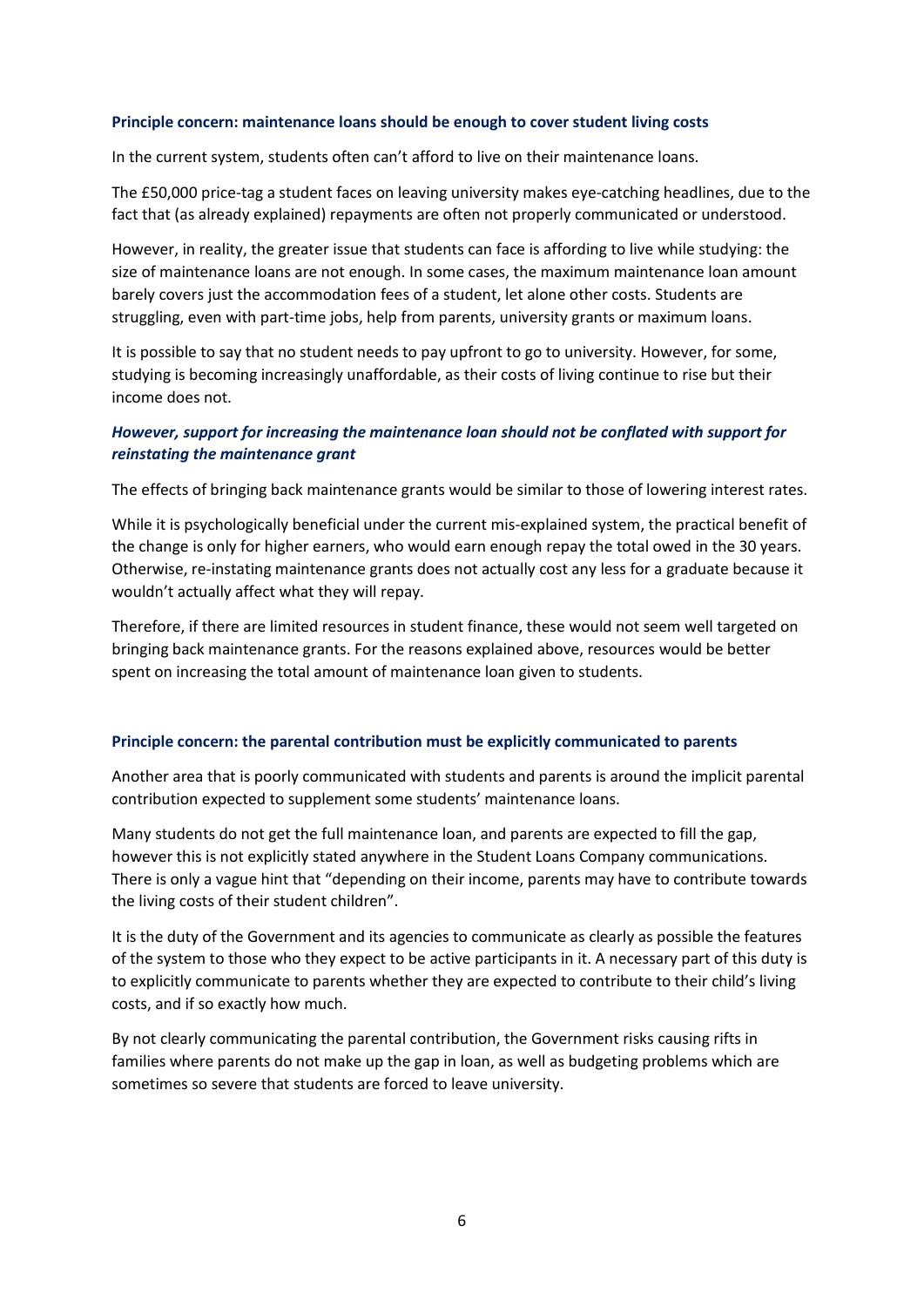#### *What's worse, the parental contribution issue has the potential to make meeting university living costs harder for students*

It is often difficult for parents to fill the gap in maintenance loan, especially in families where more than one child is attending university.

This can lead to a situation where both parents and students are struggling – especially given the lack of clear communication around the parental contribution. Parents have insufficient information to be able to plan and save, and therefore could struggle to find extra unexpected contributions to give to their student children, resulting in them having difficulty meeting basic living costs while at university.

The impact on students could be especially severe because there is no way to force parents to provide the contribution that the Government expects. The amount of loan a student receives will begin to be reduced as household incomes increase past £25,000, regardless of whether their parents agree and/or are able to make up the difference or not.

This is made all the worse by the fact that, as the Government does not explicitly communicate the existence of the parental contribution, students may find it even harder to justify to their parents that they need financial help to get by.

To ensure that a student is able to afford basic living costs while studying, the parental contribution must be clearly communicated to students and parents. If Government communications do not explicitly state the sum expected, they must at least explain that the loan has been reduced by an undefined amount, and inform parents what the maximum loan amount is (i.e. the amount given to students whose parents are not expected to contribute).

Moreover, if parents are unwilling to pay a contribution, their finances must be removed from the student loans means-testing mechanism for their student child, or there should be some way to force them to comply.

#### **Principle concern: retrospective changes are possible, and can be deeply unfair**

The current system, and its terms and conditions, are vulnerable to retrospective changes by the government of the day.

The most preferable system is one where there can be no retrospective changes, and ideally this is what would be implemented. However, if this is not brought in, the second preference is one in which the Government and its agencies are open and upfront about what is changeable and what is unchangeable. While new primary legislation could always change features of the system, what is susceptible to change via secondary legislation should be clearly communicated to students.

For example, the 30-year period after which a loan is wiped off, and an interest rate in line with the rate of inflation (allowing for changes in the rate of inflation) should be fixed in statute, and this should be communicated. At the same time, it should be stressed that the repayment threshold is variable and so could be altered via secondary legislation, just like a tax threshold.

There needs to at least be transparency around delineating between the two levels (fixed and changeable), because everything being potentially variable reduces faith in the system.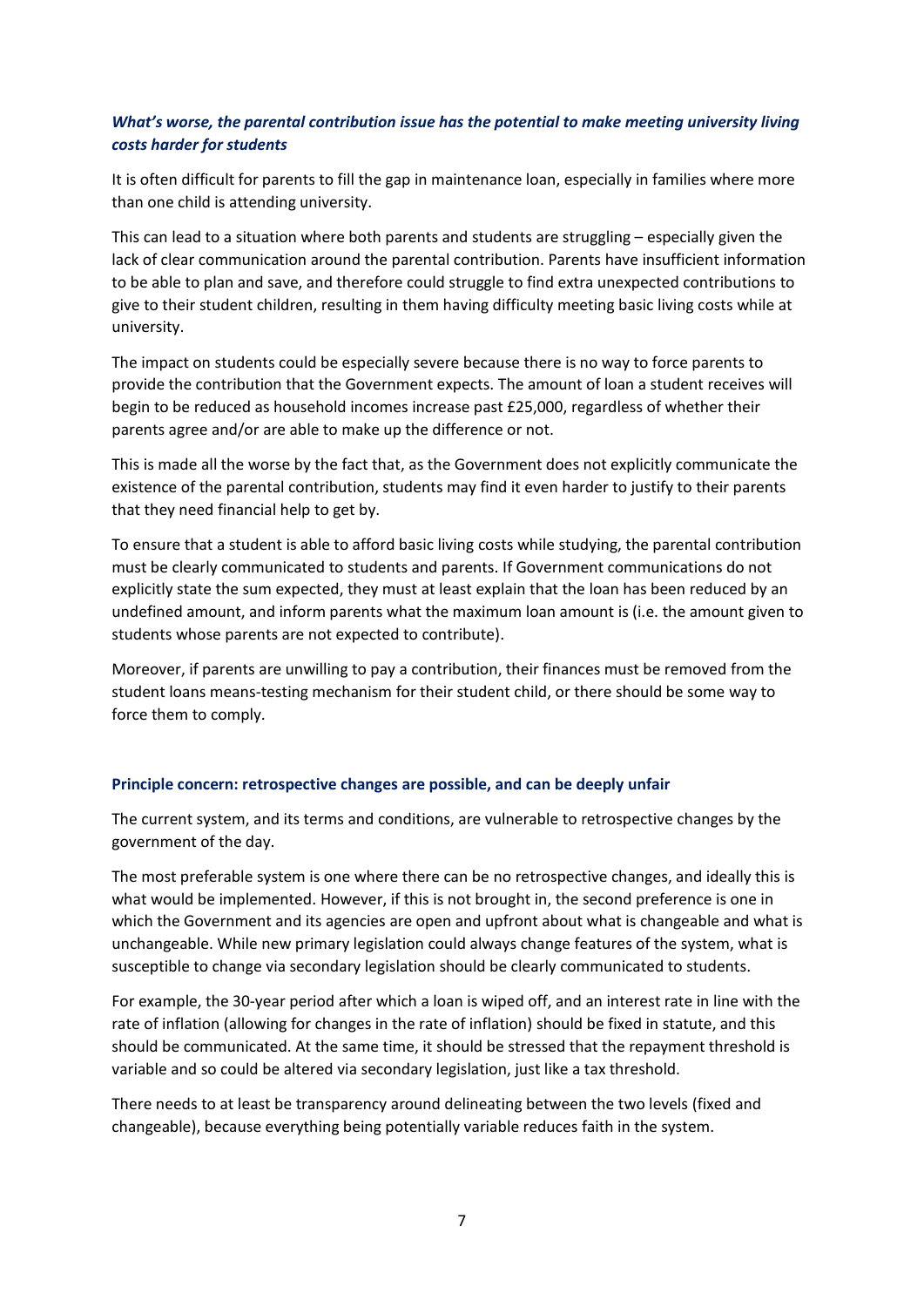#### *The impact of recent negative retrospective changes to terms and conditions*

In 2015, the Government's U-turn on a promise to students by freezing the student loans repayment threshold was an abomination. It was a breach of trust which went against the principles of fair government.

The Government used Parliament as the vehicle to tell students about raising the threshold – this commitment created a bond of trust between the Government and students. Going back on this promise by altering the threshold undermined the faith of students, in both the loans system and the political system.

#### *The impact of recent negative retrospective changes to the operational practices*

Trust in the system was similarly undermined by the sale of pre-1998 loans to companies including Erudio in 2014. In that instance, it was the operational practice around the loans which changed, such as the ways graduates were communicated with, and the fact that their loans were now listed on their credit files. Understandably, such changes caused great concern among graduates, which was only compounded by the fact that Erudio was plagued with complaints about its poor customer service.

#### *Sales of student loans should not affect students or leave them worse off*

Any sale of student loans should be seamless for the individual students. Not only should there be certainty in the terms and conditions but also in operational practices too; for example, the repayment mechanism must not change.

A particular concern in this area arises from evidence the Chancellor of the Exchequer, Philip Hammond, gave to the Treasury Committee on 12 December 2016. When asked about the planned retrospective freezing of the student loans repayment threshold, the Chancellor responded:

*"I would have to be frank with you and say I do not see scope for reversing that decision. It is an important part of our overall fiscal consolidation and, of course, it is also about preparing the student loan book, ultimately, for sale as an asset sale."*

The Chancellor's response begs the question: does the Government prioritise the rights of investors to have confidence in what their rate will be, or the rights of students to have confidence in what they will repay?

#### *Negative retrospective changes to student loans should be banned, and positive changes approved by an independent panel*

To ensure that students and graduates trust the loan system, negative retrospective changes to the terms and conditions and operational practices of student loans, which leaves student worse off, should be banned. This is regardless of whether loans are sold or securitised. Positive retrospective changes should be possible, but only after being reviewed and approved (as positive) by an independent panel.

While some changes will clearly be positive or negative for students/ graduates, some changes could be less clear cut. It would be for the independent panel to judge whether the change should be permitted.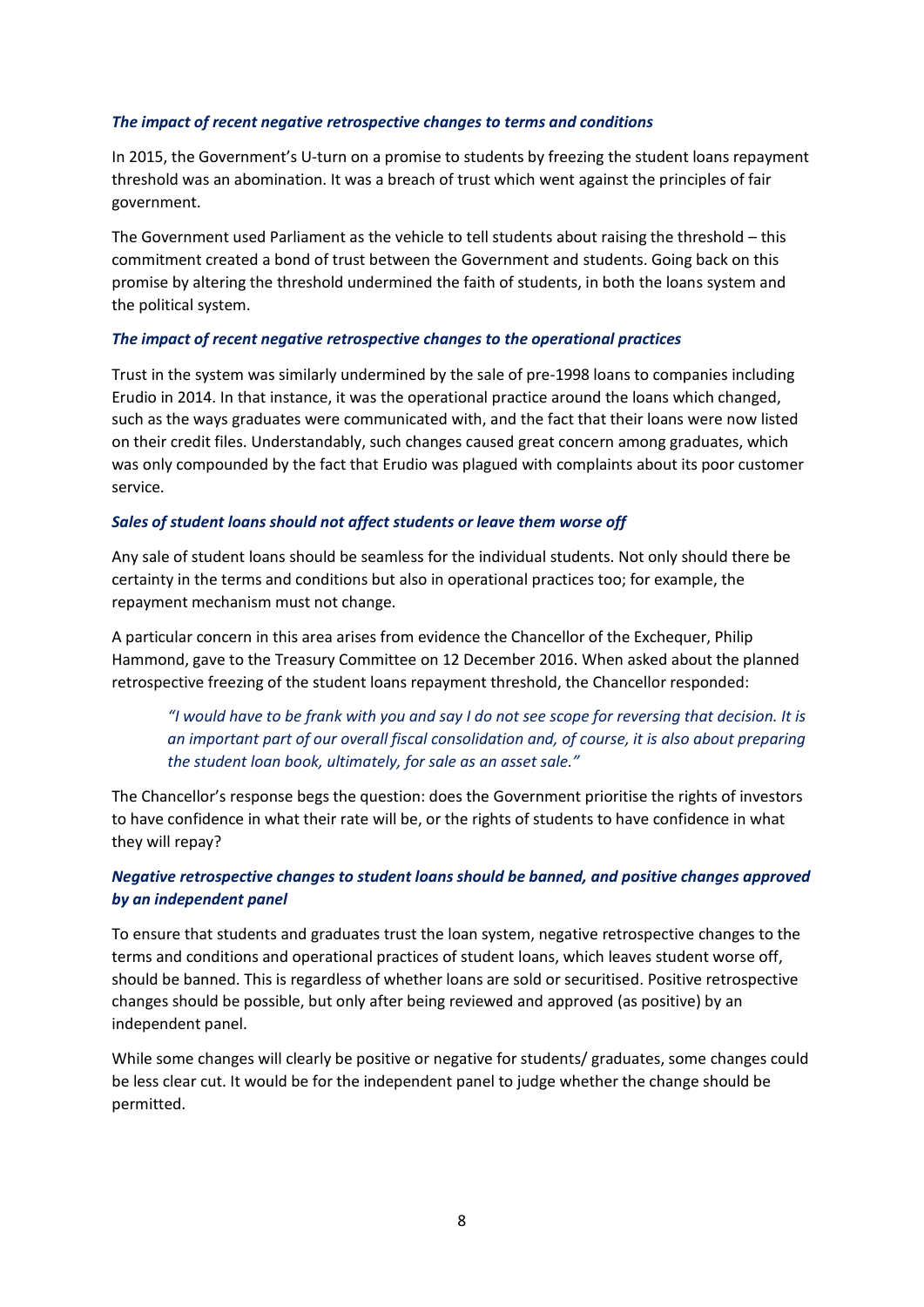#### *At the very least, students should be told which elements of their loans could be altered*

If the above delineation between positive and negative retrospective changes, with the latter banned and the former approved by a panel, is not opted for, then surety of what *can* change should be given as a minimum. For example, student should be clearly told that the length of their loan will not change, but the interest rate might do.

#### **Q9: What particular barriers (including financial barriers) do people from disadvantaged backgrounds face in progressing to and succeeding in post-18 education and training?**

As described, using the language of debt to define student finance is a significant cognitive barrier to post-18 academic education, as students and parents feel overwhelmed contemplating the total borrowings as opposed to the repayment rate.

This is especially so for those from disadvantaged backgrounds, for whom the £50,000 "price tag" of university might seem especially daunting.

The feeling that university might be an unaffordable or a financially risky route to take could be further exacerbated by the sense of uncertainty created by the possibility of retrospective changes to the system, as explained above.

#### **Q13: How should students and graduates contribute to the cost of their studies, while maintaining the link that those who benefit from post-18 education contribute to its costs? What represents the right balance between students, graduates, employers and the taxpayer?**

Whatever way the Government decides to balance the costs of post-18 education, it is vital that the resulting system is properly communicated to the public.

How the costs of the system will be communicated to potential students, current students, parents, graduates and the wider general public, should be a key consideration while designing the system itself.

As explained, proper communication of how the student finance system works is especially crucial for those that are expected to actively participate and contribute to the system, i.e. students and parents.

#### **Q14: What are the most effective ways for the Government and institutions to communicate with students and graduates on the nature and terms of student support?**

How student finance is communicated needs to be separated from the politics. It needs to be accepted that achieving proper and widespread understanding of the system is a significant but vital task. Substantial budget needs to be allocated to ensure the communications are understandable, impactful and far reaching. This would be an efficient use of resources, particularly in the context of the amount of money allocated to student finance.

Official communications about student loans often overload students, graduates and their parents with information, without having adequate explanation. They often lack real-life examples of how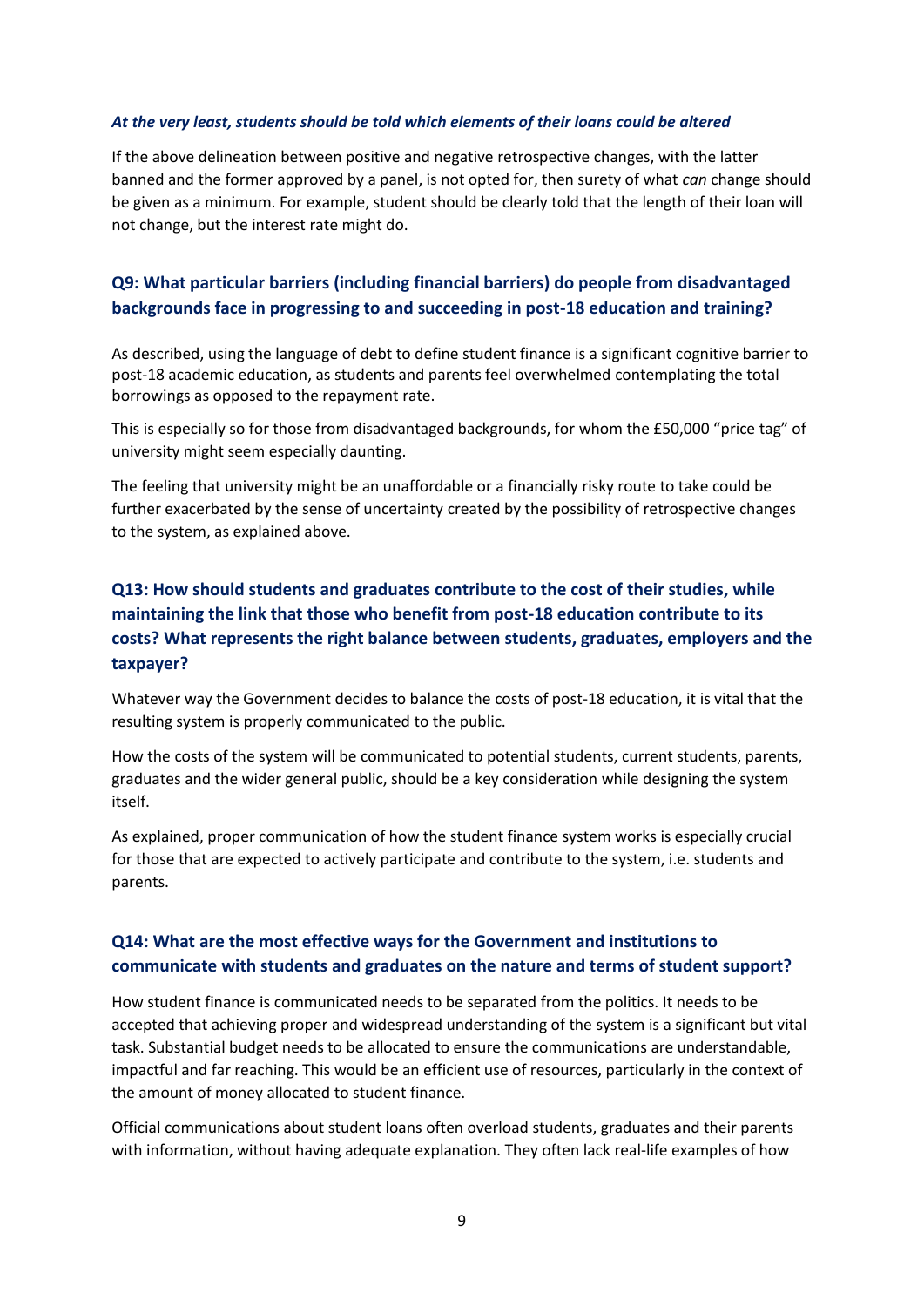the system works and how the different decisions of students, graduates and parents within the system play out in financial terms. This needs to change.

At every point throughout their journey students should receive targeted, easy to understand communications. These should enable them to make informed decisions, such as on whether to borrow, or whether to over-pay. There should be clear guidance as to when some decisions are appropriate and when they aren't.

As part of the financial education curriculum, regardless of its position of the national curriculum, it should be incumbent on every school to teach student finances and how other post-18 education is paid for, and the practical financial impact on the student of each of those educational opportunities. Universities must have a pastoral duty to ensure that students understand the statements (or other communications) that they will receive and how repayment will work before they start their education. Prior to students leaving university, their universities must again reexplain the system and the decisions they'll have to make upon graduating.

On top of targeted communications, the Government and its agencies must provide high quality mass communication to the general public about how the system works, to ensure maximum exposure of potential students to correct messaging, and to ensure that parents are reached by communications too.

#### **Q16: What are the ways that Government can increase the value for money of post-18 education?**

When it comes to universities, value for money is a very difficult question.

The price tag that is often put on university is farcical. Students do not pay £9,250 a year; they contribute back in proportion to what they earn. Value for money can only be seen once the cost of university is defined, and this is nebula for each student until they leave university.

Questions such as "Is it a good course?" or "Are you getting enough teaching hours?" can be answered, however, to start trying to link these factors to tuition fee cost is risible under the current system, because the two things are simply not linked.

The only way to conceivably judge a university on value for money would be to assess how much graduates earn afterwards. However, this has significant shortcomings; higher earning graduates will repay more of their student loans, and in any case, simply looking at earnings is an oversimplification of the "value" students get from university; there are also social, wellbeing and cultural advantages too, although, these are much more difficult to quantify.

## **About Martin Lewis**

Martin Lewis is the founder and executive chair of MoneySavingExpert.com and former head of the Independent Taskforce on Student Finance Information.

## **About MoneySavingExpert.com**

MoneySavingExpert.com is the UK's biggest consumer website dedicated to saving people money on anything and everything by finding the best deals, beating the system and campaigning for financial